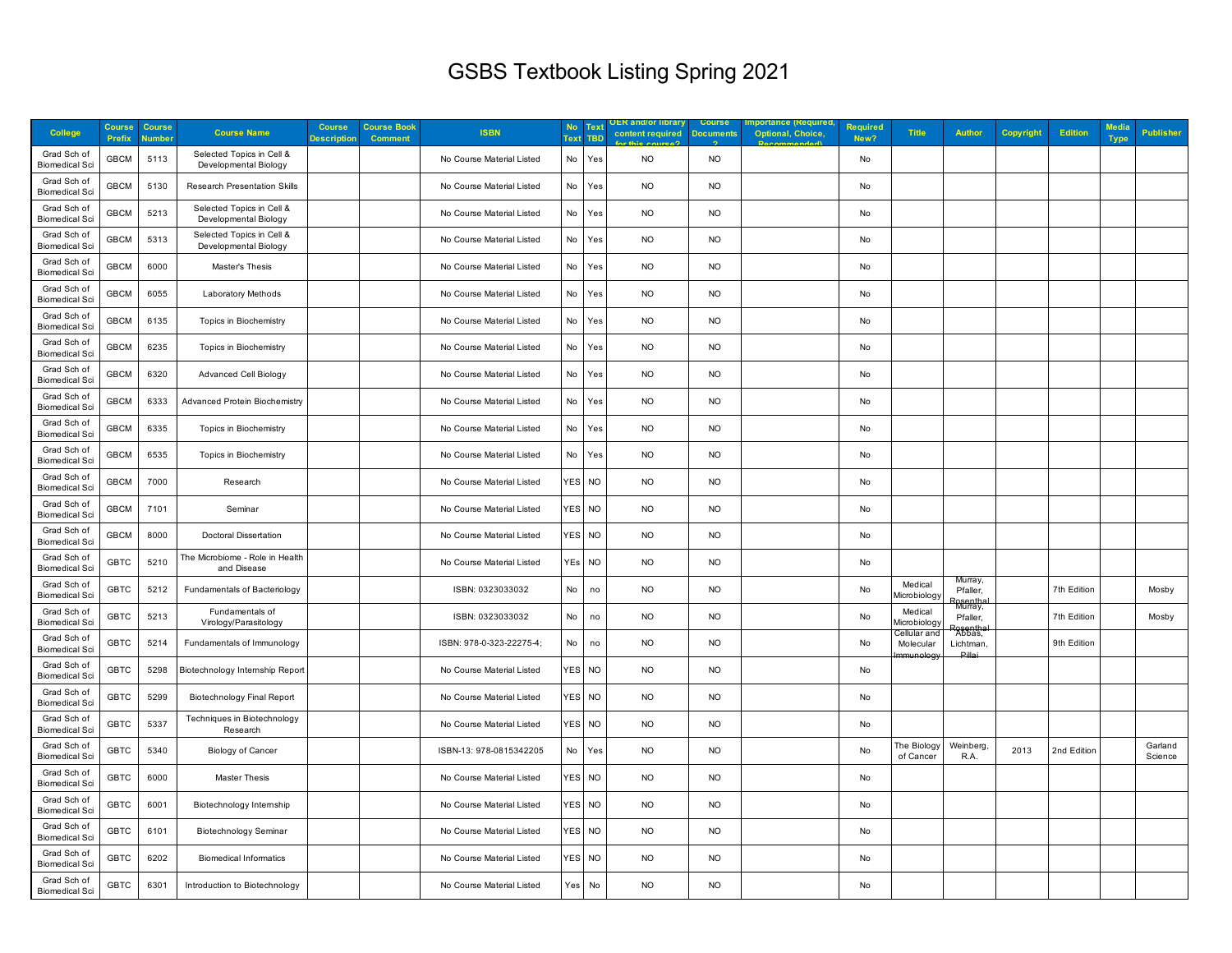| Grad Sch of<br><b>Biomedical Sci</b> | <b>GBTC</b> | 7000 | Research in Biotechnology                                       |  | No Course Material Listed | res I            | <b>NO</b> | <b>NO</b> | <b>NO</b> | No |  |  |  |
|--------------------------------------|-------------|------|-----------------------------------------------------------------|--|---------------------------|------------------|-----------|-----------|-----------|----|--|--|--|
| Grad Sch of<br><b>Biomedical Sci</b> | GGMS        | 5003 | Graduate Systems Physiology                                     |  | No Course Material Listed | Yes              | no        | <b>NO</b> | <b>NO</b> | No |  |  |  |
| Grad Sch of<br><b>Biomedical Sci</b> | GGMS        | 5006 | <b>Advanced Dissection Skills</b>                               |  | No Course Material Listed | <b>YES</b>       | no        | <b>NO</b> | <b>NO</b> | No |  |  |  |
| Grad Sch of<br><b>Biomedical Sci</b> | GGMS        | 5007 | Advanced Training in<br>Ultrasound                              |  | No Course Material Listed | <b>YES</b>       | no        | <b>NO</b> | <b>NO</b> | No |  |  |  |
| Grad Sch of<br><b>Biomedical Sci</b> | GGMS        | 5008 | Advanced Training in<br>Physiology Education                    |  | No Course Material Listed | <b>YES</b>       | no        | <b>NO</b> | <b>NO</b> | No |  |  |  |
| Grad Sch of<br><b>Biomedical Sci</b> | GGMS        | 5099 | Pedagogical Concepts in<br><b>Medical Education</b>             |  | No Course Material Listed | <b>YES</b>       | no        | <b>NO</b> | <b>NO</b> | No |  |  |  |
| Grad Sch of<br><b>Biomedical Sci</b> | GGMS        | 5110 | Surgical Gross Anatomy                                          |  | No Course Material Listed | <b>YES</b>       | no        | <b>NO</b> | <b>NO</b> | No |  |  |  |
| Grad Sch of<br><b>Biomedical Sci</b> | <b>GGMS</b> | 5120 | How People Learn: Theory and<br>Practice                        |  | No Course Material Listed | <b>YES</b>       | no        | <b>NO</b> | <b>NO</b> | No |  |  |  |
| Grad Sch of<br><b>Biomedical Sci</b> | <b>GGMS</b> | 5310 | Educational Project in<br><b>Biomedical Sciences</b>            |  | No Course Material Listed | <b>YES</b>       | <b>NO</b> | <b>NO</b> | <b>NO</b> | No |  |  |  |
| Grad Sch of<br><b>Biomedical Sci</b> | GGMS        | 7000 | Research                                                        |  | No Course Material Listed | <b>ES</b>        | <b>NO</b> | <b>NO</b> | <b>NO</b> | No |  |  |  |
| Grad Sch of<br><b>Biomedical Sci</b> | GIID        | 5181 | Systems Biology Approach to<br>Vaccines                         |  | No Course Material Listed | <b>FS</b>        | <b>NO</b> | <b>NO</b> | <b>NO</b> | No |  |  |  |
| Grad Sch of<br><b>Biomedical Sci</b> | GIID        | 5281 | Select Topics in Immunology<br>and Infectious Diseases          |  | No Course Material Listed | YES <sup></sup>  | <b>NO</b> | <b>NO</b> | <b>NO</b> | No |  |  |  |
| Grad Sch of<br><b>Biomedical Sci</b> | GIID        | 5381 | Select Topics in Immunology<br>and Infectious Diseases          |  | No Course Material Listed | YES <sup></sup>  | <b>NO</b> | <b>NO</b> | <b>NO</b> | No |  |  |  |
| Grad Sch of<br><b>Biomedical Sci</b> | GIID        | 6324 | The Molecular Biology of<br>Pathogenic Bacteria                 |  | No Course Material Listed | No               | Yes       | <b>NO</b> | <b>NO</b> | No |  |  |  |
| Grad Sch of<br><b>Biomedical Sci</b> | GIID        | 6325 | Advances in Virology                                            |  | No Course Material Listed | No               | Yes       | <b>NO</b> | <b>NO</b> | No |  |  |  |
| Grad Sch of<br><b>Biomedical Sci</b> | GIID        | 6330 | Vaccine Development                                             |  | No Course Material Listed | No               | Yes       | <b>NO</b> | <b>NO</b> | No |  |  |  |
| Grad Sch of<br><b>Biomedical Sci</b> | GIID        | 6335 | The Pathogenesis of Infectious<br>Disease                       |  | No Course Material Listed | No               | Yes       | <b>NO</b> | <b>NO</b> | No |  |  |  |
| Grad Sch of<br><b>Biomedical Sci</b> | GIID        | 6340 | Mucosal Immunology                                              |  | No Course Material Listed | No               | Yes       | <b>NO</b> | <b>NO</b> | No |  |  |  |
| Grad Sch of<br><b>Biomedical Sci</b> | GIID        | 7000 | Research                                                        |  | No Course Material Listed | res              | <b>NO</b> | <b>NO</b> | <b>NO</b> | No |  |  |  |
| Grad Sch of<br><b>Biomedical Sci</b> | GIID        | 7101 | Immunology and Infectious<br>Diseases Seminar                   |  | No Course Material Listed | No               | Yes       | <b>NO</b> | <b>NO</b> | No |  |  |  |
| Grad Sch of<br><b>Biomedical Sci</b> | GIID        | 8000 | Doctor's Dissertation                                           |  | No Course Material Listed | YES <sup></sup>  | <b>NO</b> | <b>NO</b> | <b>NO</b> | No |  |  |  |
| Grad Sch of<br><b>Biomedical Sci</b> | <b>GMBP</b> | 5221 | Experimental Biochemistry and<br><b>Biophysics of Membranes</b> |  | No Course Material Listed | No               | Yes       | <b>NO</b> | <b>NO</b> | No |  |  |  |
| Grad Sch of<br><b>Biomedical Sci</b> | <b>GMBP</b> | 5302 | Human Physiology                                                |  | No Course Material Listed | No               | Yes       | <b>NO</b> | <b>NO</b> | No |  |  |  |
| Grad Sch of<br><b>Biomedical Sci</b> | <b>GMBP</b> | 5321 | Biochemistry and Biophysics of<br>Membranes                     |  | No Course Material Listed | No               | Yes       | <b>NO</b> | <b>NO</b> | No |  |  |  |
| Grad Sch of<br><b>Biomedical Sci</b> | <b>GMBP</b> | 5904 | Systems Physiology                                              |  | No Course Material Listed | No               | Yes       | <b>NO</b> | <b>NO</b> | No |  |  |  |
| Grad Sch of<br><b>Biomedical Sci</b> | <b>GMBP</b> | 6000 | Master's Thesis                                                 |  | No Course Material Listed | res I            | <b>NO</b> | <b>NO</b> | <b>NO</b> | No |  |  |  |
| Grad Sch of<br><b>Biomedical Sci</b> | <b>GMBP</b> | 6105 | Advanced Topics in Molecular<br>Biophysics                      |  | No Course Material Listed | YES <sup></sup>  | <b>NO</b> | <b>NO</b> | <b>NO</b> | No |  |  |  |
| Grad Sch of<br><b>Biomedical Sci</b> | <b>GMBP</b> | 6205 | Adv. Topics in GMBP                                             |  | No Course Material Listed | YES <sup>I</sup> | <b>NO</b> | <b>NO</b> | <b>NO</b> | No |  |  |  |
| Grad Sch of<br><b>Biomedical Sci</b> | <b>GMBP</b> | 6305 | Advanced Topics in Molecular<br>Biophysics                      |  | No Course Material Listed | res l            | <b>NO</b> | <b>NO</b> | <b>NO</b> | No |  |  |  |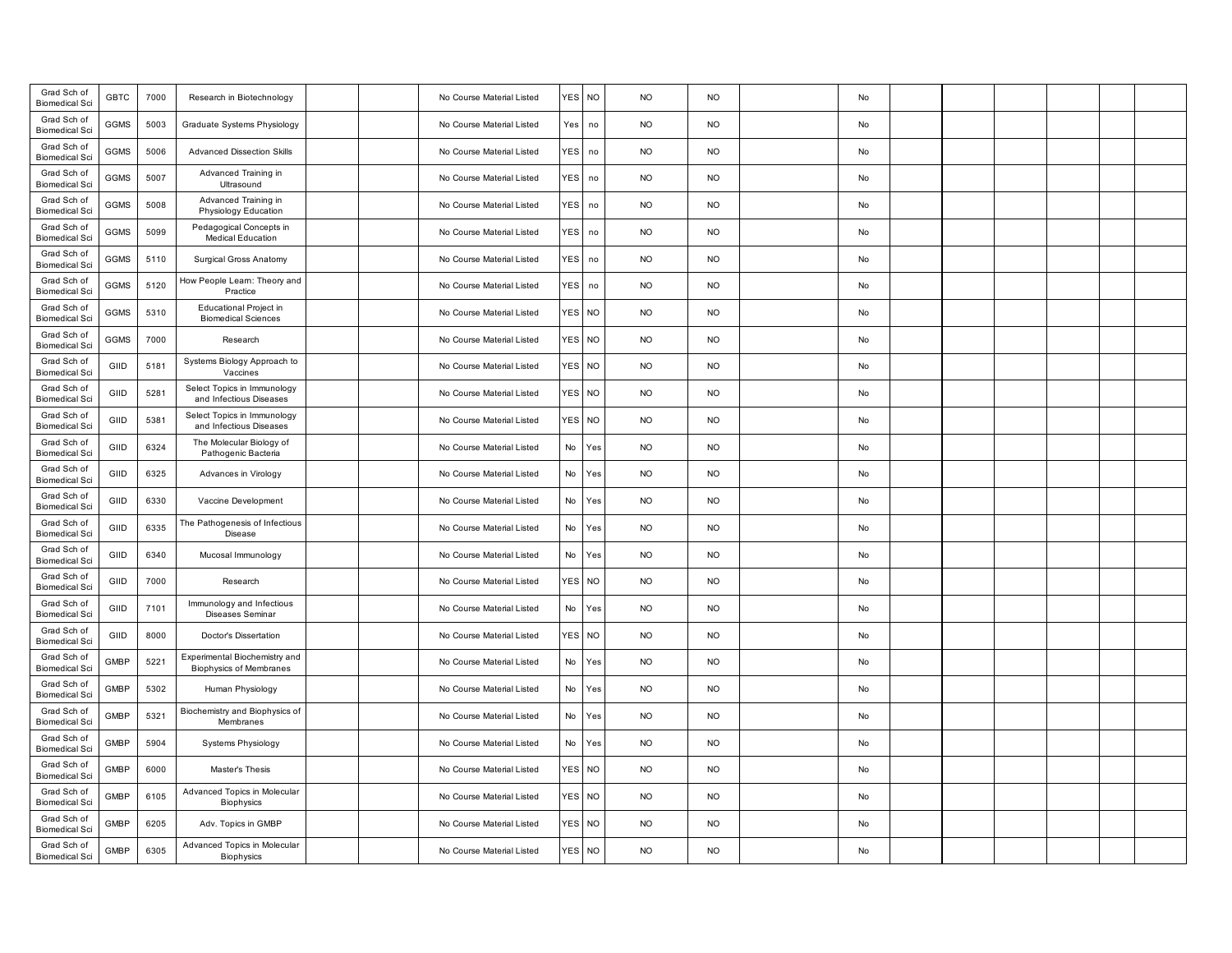| Grad Sch of<br><b>Biomedical Sci</b> | <b>GMBP</b> | 7000 | Research                                           | No Course Material Listed             | YES        | <b>NO</b>      | <b>NO</b> | <b>NO</b> |              | No |                             |                                  |      |              |                                            |  |
|--------------------------------------|-------------|------|----------------------------------------------------|---------------------------------------|------------|----------------|-----------|-----------|--------------|----|-----------------------------|----------------------------------|------|--------------|--------------------------------------------|--|
| Grad Sch of<br><b>Biomedical Sci</b> | <b>GMBP</b> | 7101 | Molecular Biophysics Seminar                       | No Course Material Listed             | <b>YES</b> | <b>NO</b>      | <b>NO</b> | <b>NO</b> |              | No |                             |                                  |      |              |                                            |  |
| Grad Sch of<br><b>Biomedical Sci</b> | <b>GMBP</b> | 7102 | Readings in Molecular<br>Biophysics                | No Course Material Listed             | YES        | <b>NO</b>      | <b>NO</b> | <b>NO</b> |              | No |                             |                                  |      |              |                                            |  |
| Grad Sch of<br><b>Biomedical Sci</b> | <b>GMBP</b> | 8000 | <b>Doctoral Dissertation</b>                       | No Course Material Listed             | <b>YES</b> | <b>NO</b>      | <b>NO</b> | <b>NO</b> |              | No |                             |                                  |      |              |                                            |  |
| Grad Sch of<br><b>Biomedical Sci</b> | <b>GMDS</b> | 5003 | Graduate Systems Physiology                        | 9780323478816                         | No         | <b>NO</b>      | <b>NO</b> | <b>NO</b> |              | No | Physiology                  | S Costanzo                       |      | 6th edition  | Elsivier                                   |  |
| Grad Sch of<br><b>Biomedical Sci</b> | <b>GMDS</b> | 5006 | <b>Advanced Dissection Skills</b>                  | No Course Material Listed             | Yes        | No             | <b>NO</b> | <b>NO</b> |              | No |                             |                                  |      |              |                                            |  |
| Grad Sch of<br><b>Biomedical Sci</b> | <b>GMDS</b> | 5110 | Surgical Gross Anatomy                             | No Course Material Listed             | Yes        | N <sub>O</sub> | <b>NO</b> | <b>NO</b> |              | No |                             |                                  |      |              |                                            |  |
| Grad Sch of<br><b>Biomedical Sci</b> | <b>GMDS</b> | 5120 | low People Leam: Theory and<br>Practice            | No Course Material Listed             | Yes        | <b>NO</b>      | <b>NO</b> | <b>NO</b> |              | No |                             |                                  |      |              |                                            |  |
| Grad Sch of<br><b>Biomedical Sci</b> | GPSC        | 5201 | Topics in Pharmaceutical<br>Sciences               | No Course Material Listed             | No         | 'es            | <b>NO</b> | <b>NO</b> |              | No |                             |                                  |      |              |                                            |  |
| Grad Sch of<br><b>Biomedical Sci</b> | <b>GPSC</b> | 5307 | <b>Pharmaceutical Sciences</b><br>Research Methods | No Course Material Listed             | No         | Yes            | <b>NO</b> | <b>NO</b> |              | No |                             |                                  |      |              |                                            |  |
| Grad Sch of<br><b>Biomedical Sci</b> | <b>GPSC</b> | 5326 | Cancer Biology and<br>Therapeutics                 | 9.78082E+12                           | YES        | Yes            | <b>NO</b> | <b>NO</b> | Required     | No | Biology of C                | Robert A<br>Weinberg             | 2014 | 2nd Edition  | Garland<br>Science                         |  |
| Grad Sch of<br><b>Biomedical Sci</b> | GPSC        | 5411 | <b>Graduate Pharmaceutics</b>                      | 10:0683305727<br>13:<br>9780683305722 | No         | Yes            | <b>NO</b> | <b>NO</b> | Recommended  | No | harmaceu<br>ical Dosage     | Howard C<br>Ansel,               | 1999 | 7th Edition  | Williams & Wilkir                          |  |
| Grad Sch of<br><b>Biomedical Sci</b> | <b>GPSC</b> | 5411 | <b>Graduate Pharmaceutics</b>                      | 10:078175027X<br>13:<br>9780781750271 |            |                | <b>NO</b> | <b>NO</b> | Recommended  | No | <b>Martin's</b><br>Physical | Patrick<br>Sinko                 | 2005 | 5th Edition  | Lippincott Williams &                      |  |
| Grad Sch of<br><b>Biomedical Sci</b> | GPSC        | 5411 | <b>Graduate Pharmaceutics</b>                      | 10:0683305727<br>13: 9780683305722    |            |                | <b>NO</b> | <b>NO</b> | Recommended  | No | 'harmace<br>ical Dosage     | loward C<br>Ansel, Loyd<br>Allen | 1999 | 7th Edition  | Williams & Wilkir                          |  |
| Grad Sch of<br><b>Biomedical Sci</b> | <b>GPSC</b> | 5411 | <b>Graduate Pharmaceutics</b>                      | 10:0781741777<br>13:<br>9780781741774 |            |                | <b>NO</b> | <b>NO</b> | Recommended  | No | A Practical<br>Guide to     | By J.E.<br>Thompson              | 2003 | 2nd Edition  | Williams & Wilkir                          |  |
| Grad Sch of<br><b>Biomedical Sci</b> | GPSC        | 5411 | <b>Graduate Pharmaceutics</b>                      | 978-0071350761                        |            |                | NO.       | <b>NO</b> | Recommended  | No | Applied<br>Physical         | M.M. Ami<br>and B.J.             | 2003 |              | McGraw Hill Medical Publis                 |  |
| Grad Sch of<br><b>Biomedical Sci</b> | GPSC        | 5411 | <b>Graduate Pharmaceutics</b>                      | 10:0333690818<br>13<br>9780333690819  |            |                | <b>NO</b> | <b>NO</b> | Supplemental | No | Physicoche<br>mical         | A.T.<br>Florence                 | 1998 | 3rd Edition  | MacMillan                                  |  |
| Grad Sch of<br><b>Biomedical Sci</b> | GPSC        | 5411 | <b>Graduate Pharmaceutics</b>                      | 13:<br>10:0683306472<br>9780683306477 |            |                | <b>NO</b> | <b>NO</b> | Supplemental | No | Remington<br>The<br>Science | Villiams ano<br>Wilkins          | 2000 | 20th Edition |                                            |  |
| Grad Sch of<br><b>Biomedical Sci</b> | <b>GPSC</b> | 5411 | <b>Graduate Pharmaceutics</b>                      | 978-0824793715                        |            |                | <b>NO</b> | <b>NO</b> | Supplemental | No | <sup>2</sup> harmaceut      | 3.S. Banke<br>and C.T.<br>Bhades | 1996 | 3rd Edition  | Marcel Dekker, Inc. No                     |  |
| Grad Sch of<br><b>Biomedical Sci</b> | GPSC        | 5411 | <b>Graduate Pharmaceutics</b>                      | 978-0443036439                        |            |                | <b>NO</b> | <b>NO</b> | Supplemental | No | harmaceu<br>ics. The        | Churchil                         | 1998 |              | Churchil Livingsto                         |  |
| Grad Sch of<br><b>Biomedical Sci</b> | GPSC        | 5429 | Pharmacokinetics                                   | 0-07-137550                           | No         | Yes            | <b>NO</b> | <b>NO</b> | Recommended  | No | Applied<br>Biopharmad       | Leon<br>Shargel,                 | 2005 | 5th Edition  |                                            |  |
|                                      | GPSC        | 5429 | Pharmacokinetics                                   | 978-0-7817-5009-7                     |            |                | <b>NO</b> | <b>NO</b> | Recommended  | No | timcal<br>Pharmacoki        | Malcolm<br>Rowland               |      | 4th Edition  |                                            |  |
|                                      | GPSC        | 5429 | Pharmacokinetics                                   | 0-7817-4431-8                         |            |                | <b>NO</b> | <b>NO</b> | Recommended  | No | Applied<br>Pharmacok        | ME Burton<br>LM Shaw,            | 2006 | 4th Edition  | Lippincott<br>Williams &<br><b>Milkins</b> |  |
| Grad Sch of<br><b>Biomedical Sci</b> | GPSC        | 5504 | Principles of Drug Action                          | 978-0071764018                        | No         | Yes            | <b>NO</b> | <b>NO</b> | Required     | No | Basic and<br>Clinical       | ≺atzung<br>Masters.<br>Goodmar   | 2012 | 2th Edition  | Lange<br>McGraw-Hill<br>New York           |  |
|                                      | GPSC        | 5504 | Principles of Drug Action                          | 978-0071624428                        |            |                | <b>NO</b> | <b>NO</b> | Recommended  | No | Pharmacolo<br>al Roc        | and                              | 2012 | 12th Edition | Brunton.                                   |  |
| Grad Sch of<br><b>Biomedical Sci</b> | <b>GPSC</b> | 7000 | <b>Pharmaceutical Sciences</b><br>Research         | No Course Material Listed             | No         | Yes            | <b>NO</b> | <b>NO</b> |              | No |                             |                                  |      |              |                                            |  |
| Grad Sch of<br><b>Biomedical Sci</b> | GPSC        | 7101 | <b>Pharmaceutical Sciences</b><br>Seminar          | No Course Material Listed             | No         | Yes            | <b>NO</b> | <b>NO</b> |              | No |                             |                                  |      |              |                                            |  |
| Grad Sch of<br><b>Biomedical Sci</b> | GPSC        | 8000 | <b>Doctoral Dissertation</b>                       | No Course Material Listed             | No         | Yes            | <b>NO</b> | <b>NO</b> |              | No |                             |                                  |      |              |                                            |  |
| Grad Sch of<br><b>Biomedical Sci</b> | <b>GSBS</b> | 5000 | Interprofessional Collaborative<br>Practice        | No Course Material Listed             | YES NO     |                | <b>NO</b> | <b>NO</b> |              | No |                             |                                  |      |              |                                            |  |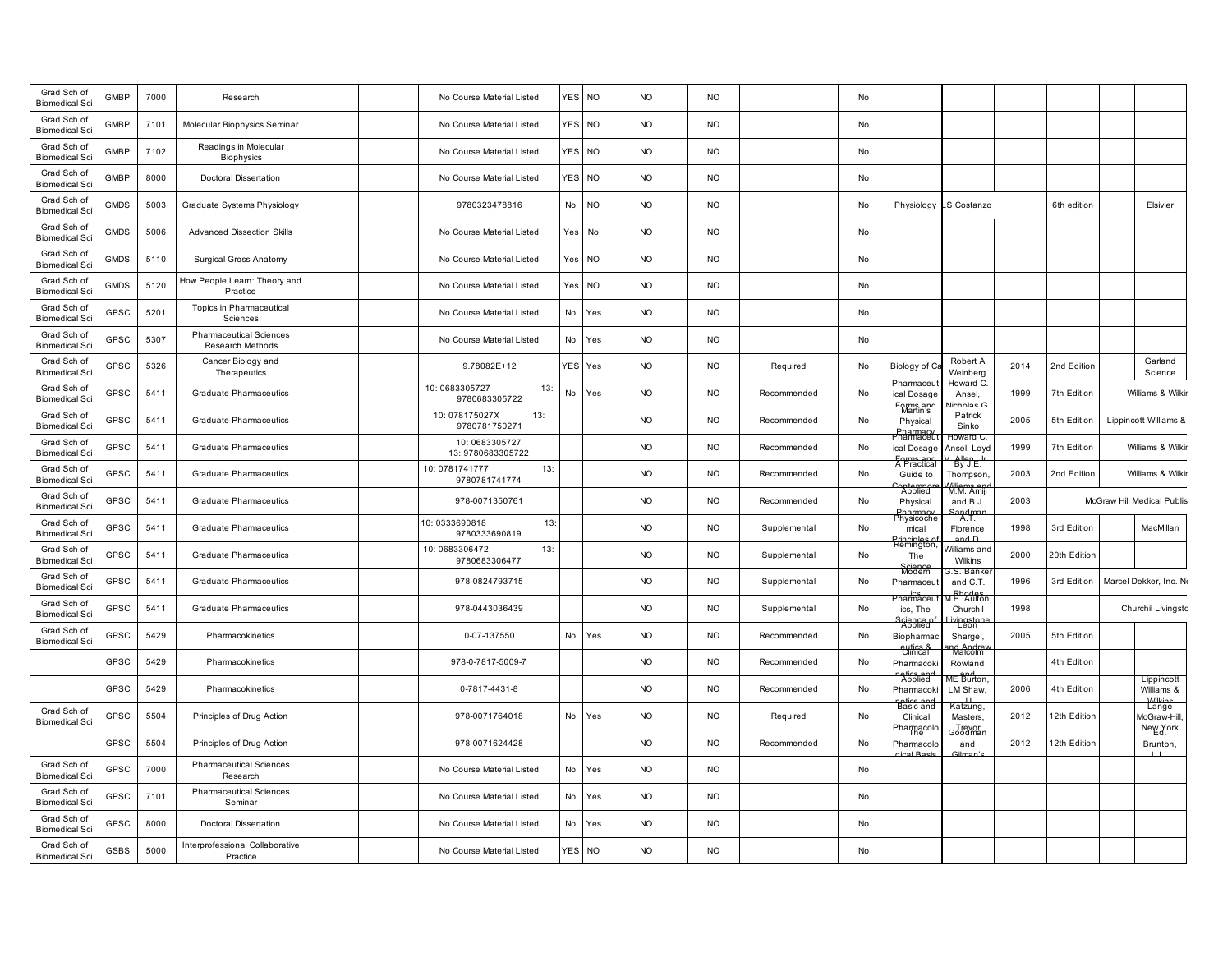| Grad Sch of<br><b>Biomedical Sci</b> | GSBS        | 5098 | Techniques in Biomedical<br>Research                              |  | No Course Material Listed | YES             | Yes       | <b>NO</b> | <b>NO</b> | No |                                                                                           |                     |      |      |                                            |
|--------------------------------------|-------------|------|-------------------------------------------------------------------|--|---------------------------|-----------------|-----------|-----------|-----------|----|-------------------------------------------------------------------------------------------|---------------------|------|------|--------------------------------------------|
| Grad Sch of<br><b>Biomedical Sci</b> | <b>GSBS</b> | 5099 | Topics in Biomedical Sciences                                     |  | No Course Material Listed | <b>YES</b>      | Yes       | <b>NO</b> | <b>NO</b> | No |                                                                                           |                     |      |      |                                            |
| Grad Sch of<br><b>Biomedical Sci</b> | <b>GSBS</b> | 5101 | Responsible Conduct of<br>Research                                |  | No Course Material Listed | No              | Yes       | <b>NO</b> | <b>NO</b> | No |                                                                                           |                     |      |      |                                            |
| Grad Sch of<br><b>Biomedical Sci</b> | <b>GSBS</b> | 5311 | <b>Health Information Resources</b><br>Management                 |  | No Course Material Listed | <b>YES</b>      | <b>NO</b> | <b>NO</b> | <b>NO</b> | No |                                                                                           |                     |      |      |                                            |
| Grad Sch of<br><b>Biomedical Sci</b> | <b>GSBS</b> | 5319 | Seminar in Current Topics of<br><b>Information Sciences</b>       |  | No Course Material Listed | YES <sup></sup> | <b>NO</b> | <b>NO</b> | <b>NO</b> | No |                                                                                           |                     |      |      |                                            |
| Grad Sch of<br><b>Biomedical Sci</b> | GSBS        | 5350 | Laboratory Methods in<br><b>Biomedical Sciences</b>               |  | No Course Material Listed | <b>YES</b>      | NO        | <b>NO</b> | NO        | No |                                                                                           |                     |      |      |                                            |
| Grad Sch of<br><b>Biomedical Sci</b> | <b>GSPH</b> | 5090 | ntegrated Learning Experience-<br>Extended                        |  | No Course Material Listed | No              | Yes       | <b>NO</b> | <b>NO</b> | No |                                                                                           |                     |      |      |                                            |
| Grad Sch of<br><b>Biomedical Sci</b> | <b>GSPH</b> | 5099 | Independent Study                                                 |  | No Course Material Listed | No              | Yes       | <b>NO</b> | <b>NO</b> | No |                                                                                           |                     |      |      |                                            |
| Grad Sch of<br><b>Biomedical Sci</b> | <b>GSPH</b> | 5307 | Introduction to Epidemiology                                      |  | 978-0323552295            | No              | Yes       | <b>NO</b> | <b>NO</b> | No | Gordis<br>Epidemiolog                                                                     | David<br>Celentano, | 2019 | 6th  | Elsevier                                   |
| Grad Sch of<br><b>Biomedical Sci</b> | <b>GSPH</b> | 5309 | <b>Basic Environmental Health</b><br>Sciences                     |  | 978-1284123975            | No              | Yes       | <b>NO</b> | <b>NO</b> | No | <b>Essential:</b><br>of                                                                   | Robert Friis        | 2018 | 3rd  | Saunders                                   |
| Grad Sch of<br><b>Biomedical Sci</b> | <b>GSPH</b> | 5309 | Basic Environmental Health<br>Sciences                            |  | 978-0679772675            | No              | Yes       | <b>NO</b> | <b>NO</b> | No | A Civil<br>Action                                                                         | Jonathan<br>Harr    | 1996 |      | Vintage                                    |
| Grad Sch of<br><b>Biomedical Sci</b> | <b>GSPH</b> | 5310 | Public Health Policy                                              |  | 978-076379881             | No              | Yes       | <b>NO</b> | <b>NO</b> | No | Health<br>Policy: Crisis                                                                  | Carroll<br>Estes    | 2012 | 6th  | Jones &<br>Bartlett                        |
| Grad Sch of<br><b>Biomedical Sci</b> | <b>GSPH</b> | 5310 | Public Health Policy                                              |  | 978-1250015761            | No              | Yes       | <b>NO</b> | <b>NO</b> | No | How We do<br>Harm: A<br>Doctor<br>Breaks<br>Rank about<br><b>Being Sick</b><br>in America | Otis Brawley        | 2012 |      | St. Martin's<br>Griffin                    |
| Grad Sch of<br><b>Biomedical Sci</b> | <b>GSPH</b> | 5312 | Intermediate Biostatistics                                        |  | No Course Material Listed | No              | Yes       | <b>NO</b> | <b>NO</b> | No |                                                                                           |                     |      |      |                                            |
| Grad Sch of<br><b>Biomedical Sci</b> | <b>GSPH</b> | 5314 | Planning and Development<br><b>Health Promotion Interventions</b> |  | No Course Material Listed | No              | Yes       | <b>NO</b> | <b>NO</b> | No |                                                                                           |                     |      |      |                                            |
| Grad Sch of<br><b>Biomedical Sci</b> | <b>GSPH</b> | 5319 | Applied Practice Experience                                       |  | No Course Material Listed | Yes             | Yes       | <b>NO</b> | <b>NO</b> | No |                                                                                           |                     |      |      |                                            |
| Grad Sch of<br><b>Biomedical Sci</b> | <b>GSPH</b> | 5327 | Social Epidemiology                                               |  | No Course Material Listed | Yes             | Yes       | <b>NO</b> | <b>NO</b> | No |                                                                                           |                     |      |      |                                            |
| Grad Sch of<br><b>Biomedical Sci</b> | <b>GSPH</b> | 5334 | Community Based Research<br>Methods                               |  | 978-0813553009            | No              | Yes       | <b>NO</b> | <b>NO</b> | No | Community<br>Organinzing                                                                  | Meredith<br>Minkler | 2012 | 3rd  | Rutgers<br>University<br>Press<br>Springer |
| Grad Sch of<br><b>Biomedical Sci</b> | <b>GSPH</b> | 5337 | The U.S. Healthcare System                                        |  | 978-0826125279            | No              | Yes       | <b>NO</b> | <b>NO</b> | No | Jonas and<br>Kovner's<br>alth Ca<br>Our                                                   | James<br>Knickman.  | 2015 | 11th | Publishing<br>Company<br>Rowman &          |
| Grad Sch of<br><b>Biomedical Sci</b> | <b>GSPH</b> | 5337 | The U.S. Healthcare System                                        |  | 978-1442248472            | No              | Yes       | <b>NO</b> | <b>NO</b> | No | Unsystemat                                                                                | Grace<br>Budrys     | 2015 | 4th  | Littlefield<br>$Jth$ lichor                |
| Grad Sch of<br><b>Biomedical Sci</b> | <b>GSPH</b> | 5388 | <b>Special Topics</b>                                             |  | No Course Material Listed | No              | Yes       | <b>NO</b> | <b>NO</b> | No |                                                                                           |                     |      |      |                                            |
| Grad Sch of<br><b>Biomedical Sci</b> | <b>GSPH</b> | 5399 | Integrated Learning Experience                                    |  | No Course Material Listed | No              | Yes       | <b>NO</b> | <b>NO</b> | No |                                                                                           |                     |      |      |                                            |
| Grad Sch of<br><b>Biomedical Sci</b> | GSPO        | 5307 | Introduction to Epidemiology                                      |  | No Course Material Listed | No              | Yes       | <b>NO</b> | <b>NO</b> | No |                                                                                           |                     |      |      |                                            |
| Grad Sch of<br><b>Biomedical Sci</b> | GSPO        | 5309 | <b>Basic Environmental Health</b><br>Sciences                     |  | No Course Material Listed | No              | Yes       | <b>NO</b> | <b>NO</b> | No |                                                                                           |                     |      |      |                                            |
| Grad Sch of<br><b>Biomedical Sci</b> | GSPO        | 5310 | Public Health Policy                                              |  | No Course Material Listed | No              | Yes       | <b>NO</b> | <b>NO</b> | No |                                                                                           |                     |      |      |                                            |
| Grad Sch of<br><b>Biomedical Sci</b> | GSPO        | 5312 | Intermediate Biostatistics                                        |  | No Course Material Listed | No              | Yes       | <b>NO</b> | <b>NO</b> | No |                                                                                           |                     |      |      |                                            |
| Grad Sch of<br><b>Biomedical Sci</b> | GSPO        | 5314 | Planning and Development<br><b>Health Promotion Interventions</b> |  | No Course Material Listed | No              | Yes       | <b>NO</b> | <b>NO</b> | No |                                                                                           |                     |      |      |                                            |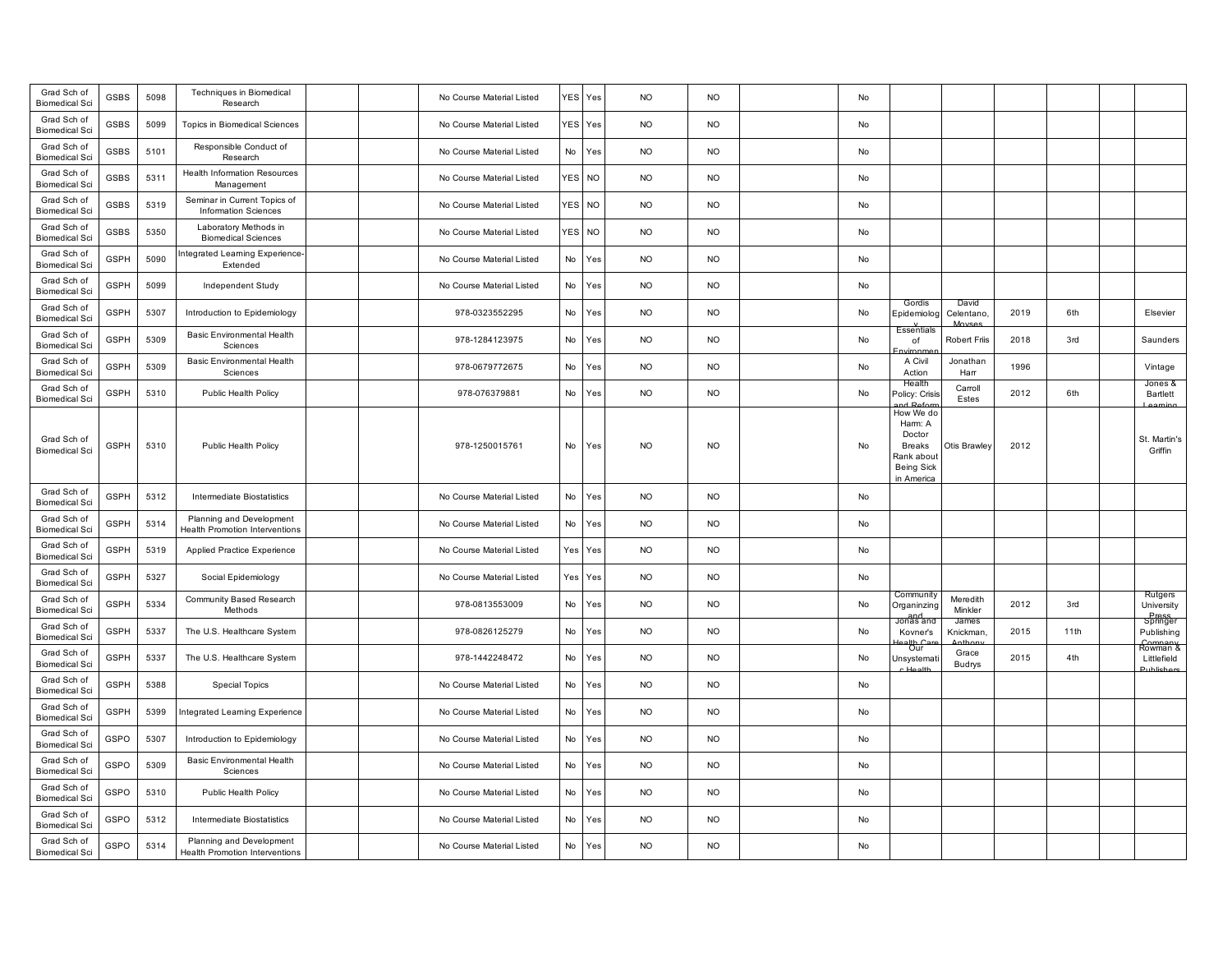| Grad Sch of<br><b>Biomedical Sci</b> | GSPO        | 5319 | Applied Practice Experience                            |  | No Course Material Listed | No Yes | <b>NO</b> | N <sub>O</sub> |          | No |                           |      |             |  |
|--------------------------------------|-------------|------|--------------------------------------------------------|--|---------------------------|--------|-----------|----------------|----------|----|---------------------------|------|-------------|--|
| Grad Sch of<br><b>Biomedical Sci</b> | GSPO        | 5327 | Social Epidemiology                                    |  | No Course Material Listed | No Yes | <b>NO</b> | <b>NO</b>      |          | No |                           |      |             |  |
| Grad Sch of<br><b>Biomedical Sci</b> | GSPO        | 5334 | Community-Based Research<br>Methods and Practice       |  | No Course Material Listed | No Yes | <b>NO</b> | <b>NO</b>      |          | No |                           |      |             |  |
| Grad Sch of<br><b>Biomedical Sci</b> | GSPO        | 5388 | The U.S. Healthcare System                             |  | No Course Material Listed | No Yes | <b>NO</b> | N <sub>O</sub> |          | No |                           |      |             |  |
| Grad Sch of<br><b>Biomedical Sci</b> | GSPO        | 5399 | Integrated Learning Experience                         |  | No Course Material Listed | No Yes | <b>NO</b> | <b>NO</b>      |          | No |                           |      |             |  |
| Grad Sch of<br><b>Biomedical Sci</b> | <b>GTNP</b> | 5303 | Translational Neuroscience and<br>Pharmacology         |  | No Course Material Listed | No Yes | <b>NO</b> | <b>NO</b>      | Required | No | ty: A Foundarman, S., and | 2015 | 3rd Edition |  |
| Grad Sch of<br><b>Biomedical Sci</b> | <b>GTNP</b> | 5326 | Pharmacology of the Autonomic<br>Nervous System        |  | No Course Material Listed | No Yes | <b>NO</b> | <b>NO</b>      |          | No |                           |      |             |  |
| Grad Sch of<br><b>Biomedical Sci</b> | GTNP        | 7000 | Research                                               |  | No Course Material Listed | YES NO | <b>NO</b> | <b>NO</b>      |          | No |                           |      |             |  |
| Grad Sch of<br><b>Biomedical Sci</b> | <b>GTNP</b> | 7101 | Translational Neuroscience and<br>Pharmacology Seminar |  | No Course Material Listed | YES NO | <b>NO</b> | <b>NO</b>      |          | No |                           |      |             |  |
| Grad Sch of<br><b>Biomedical Sci</b> | <b>GTNP</b> | 7102 | Readings in Pharmacology                               |  | No Course Material Listed | YES NO | <b>NO</b> | <b>NO</b>      |          | No |                           |      |             |  |
| Grad Sch of<br><b>Biomedical Sci</b> | <b>GTNP</b> | 8000 | <b>Doctoral Dissertation</b>                           |  | No Course Material Listed | YES NO | <b>NO</b> | <b>NO</b>      |          | No |                           |      |             |  |